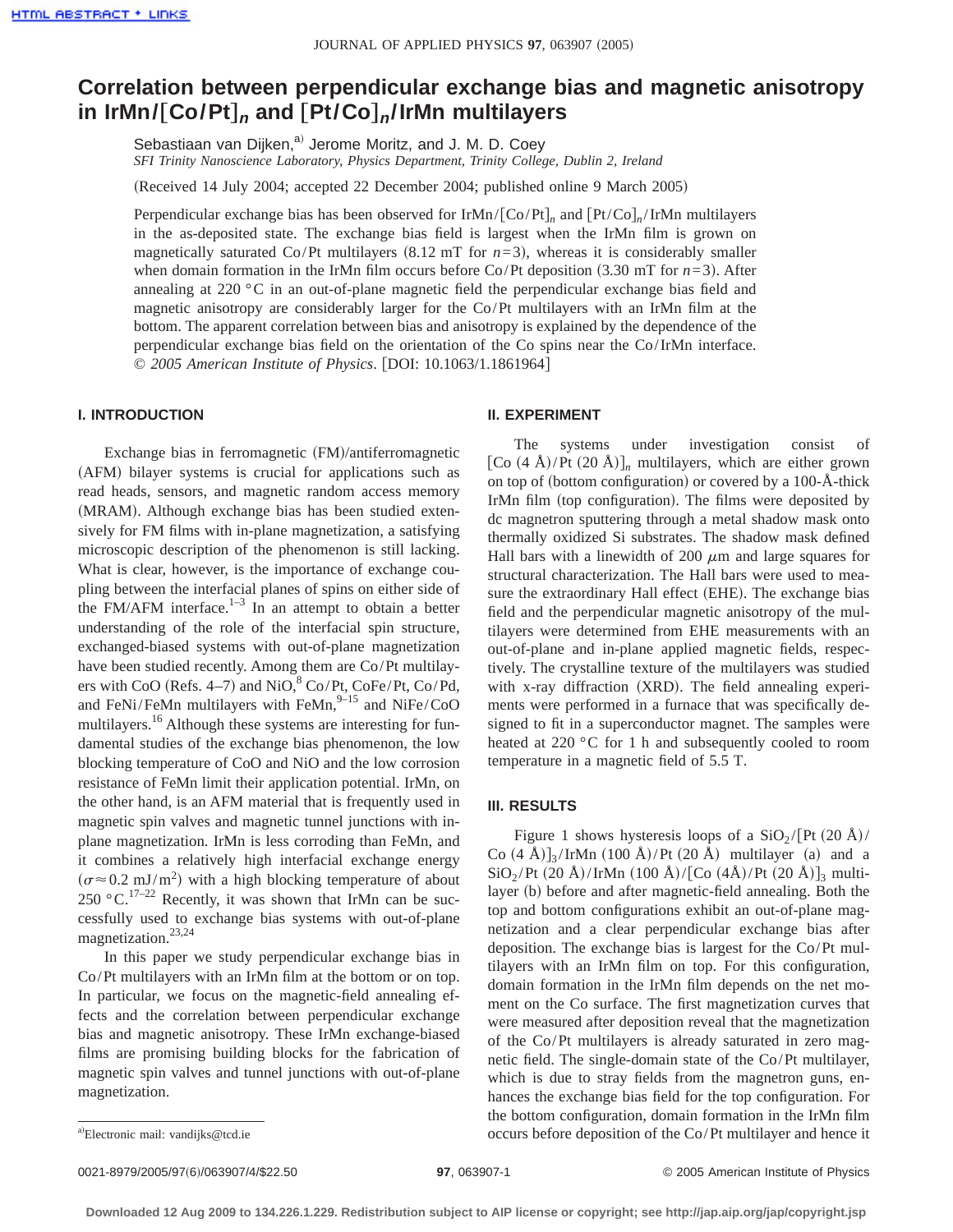

FIG. 1. Out-of-plane EHE hysteresis loops of (a) a  $SiO_2/[Pt (20 Å)/$ Co  $(4 \text{ Å})$ <sub>3</sub>/IrMn  $(100 \text{ Å})$ /Pt  $(20 \text{ Å})$  multilayer and  $(b)$  a SiO<sub>2</sub>/Pt  $(20 \text{ Å})$ / IrMn  $(100 \text{ Å})/[C_{\text{O}} (4\text{Å})/P_{\text{t}} (20 \text{ Å})]_3$  multilayer for the as-deposited state (solid line), and after field annealing at  $220\degree$ C perpendicular (dashed line) and parallel (dotted line) to the sample plane.

does not depend on the net moment at the IrMn/Co interface. The random domain structure in the IrMn film, however, does still result in a small perpendicular exchange bias because the Co spins couple most strongly to those AFM spins that are aligned parallel.

After annealing the films for 1 h at 220  $\,^{\circ}$ C in an out-ofplane field of 5.5 T, the exchange bias field  $(\mu_0H_{\text{eh}})$  for the top configuration has decreased from 8.12 to 3.39 mT, whereas for the bottom configuration it has increased from 3.30 to 5.47 mT. The strikingly different annealing results for the top and bottom configurations are qualitatively similar to those found for IrMn exchange-biased systems with in-plane magnetization. For these structures, differences in  $(111)$  texture, grain size, and interface roughness have been suggested as possible explanations.<sup>17–22</sup> Figure 2(c) shows XRD scans on Co/Pt multilayers with IrMn on the top and IrMn at the bottom. In both cases a  $(111)$  texture is measured for the Pt and IrMn layers. The Pt and IrMn $(111)$  peak in-



FIG. 2. XRD data for (a) a  $\text{SiO}_2 / [\text{Pt (20 Å)/Co (5 Å)}]_{20} / \text{Pt (20 Å)}$ multilayer, (b) a  $\text{SiO}_2 / [\text{Pt (20 Å)} / \text{Co (4 Å)}]_3 / \text{IrMn (500 Å)} / \text{Pt (20 Å)}$ multilayer, and (c) a  $\text{SiO}_2 / [\text{Pt (20 Å)/Co (4 Å)}]_3 / \text{IrMn (100 Å) / Pt (20 Å)}$ and a  $SiO_2/Pt$  (20 Å)/IrMn (100 Å)/[Co (4Å)/Pt (20 Å)]<sub>3</sub> multilayer. In (c) the solid line, dotted line, dashed line, and short dashed line represent the data for the as-deposited top, annealed top, as-deposited bottom, and annealed bottom configuration, respectively.



FIG. 3. Exchange bias fields as a function of the number of Co/Pt bilayer repetitions for the as-deposited top (open circles), annealed top (open squares), as-deposited bottom (filled circles), and annealed bottom (filled squares) configurations.

tensities are slightly larger for the bottom configuration and the  $(111)$  texture improves upon annealing. The small difference in the  $(111)$  film texture is, however, unlikely to explain the perpendicular exchange bias results. Instead, the data in Figs. 1 and 2 suggest that other structural parameters such as grain size and interface roughness have a much greater influence on the exchange bias interactions in the Co/Pt–IrMn system.

As expected, no exchange bias is measured after annealing with an in-plane field of  $5.5$  T (dotted lines in Fig. 1). In this case the exchange coupling is established in the film plane. The decreased out-of-plane remanence after annealing with an in-plane field indicates a strong reduction of the perpendicular magnetic anisotropy.

Figure 3 summarizes the measured exchange-bias fields for different Co/Pt bilayer repetitions. Since the exchange coupling between FM and AFM films is primarily an interface effect, the exchange bias field does normally scale with the inverse of the FM film thickness. This is also true for exchange-biased Co/Pt multilayers with out-of-plane magnetization. The exchange bias is largest for an annealed film with only two Co/Pt repetitions and IrMn at the bottom. Films with only two Co/Pt repetitions and IrMn on the top do not exhibit perpendicular magnetic anisotropy and the perpendicular exchange bias field is zero. From fits to the data in Fig. 3 the interfacial exchange energy can be calculated. Using  $\sigma = \mu_0 H_{\text{eh}} M_s n t_{\text{Co}}$ , where  $M_s$  is the saturation magnetization of Co and  $t_{\text{Co}}$  is the Co layer thickness, we find  $\sigma$ =0.026 mJ/m<sup>2</sup> for the top configuration after deposition and  $\sigma$ =0.014 mJ/m<sup>2</sup> for the same configuration after magnetic-field annealing. For the bottom configuration the interfacial exchange energy improves from  $\sigma$  $=0.012$  mJ/m<sup>2</sup> to  $\sigma=0.019$  mJ/m<sup>2</sup> upon annealing. These values for  $\sigma$  are about one order of magnitude smaller than those measured on IrMn exchange-biased systems with inplane magnetization.<sup>17–22</sup> Although rather small, the perpendicular interfacial exchange energies for the Co/Pt–IrMn system are comparable to those measured on similar CoFe/Pt and Co/Pt multilayers with an AFM FeMn film on top.

To determine the effects of field annealing on the perpendicular magnetic anisotropy of exchange-biased Co/Pt multilayers we measured the EHE voltage with an in-plane

**Downloaded 12 Aug 2009 to 134.226.1.229. Redistribution subject to AIP license or copyright; see http://jap.aip.org/jap/copyright.jsp**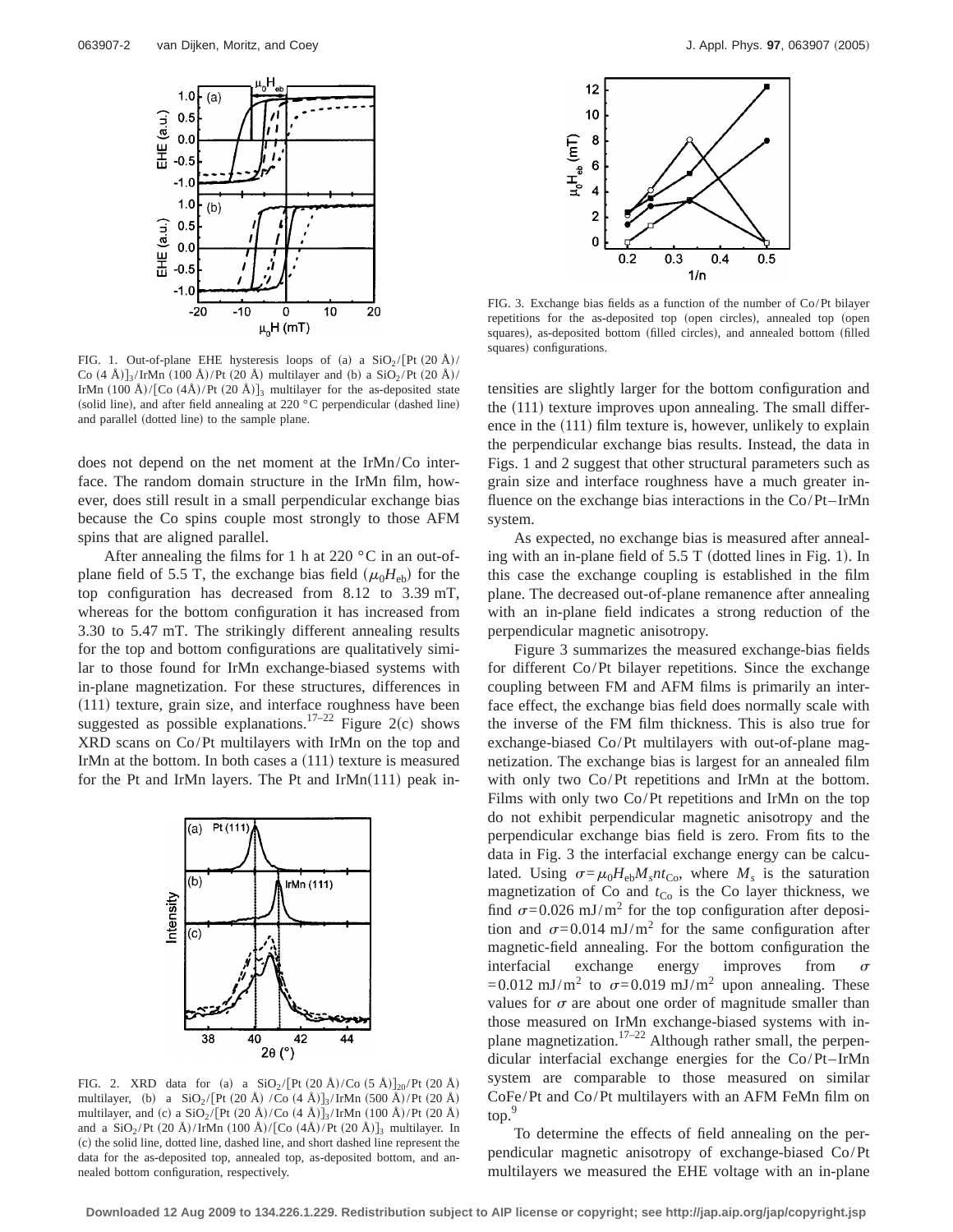

FIG. 4. In-plane EHE hysteresis loops of (a) a  $\text{SiO}_2 / [\text{Pt (20 Å)} /$ Co  $(4 \text{ Å})$ <sub>3</sub>/IrMn  $(100 \text{ Å})$ /Pt  $(20 \text{ Å})$  multilayer and (b) a SiO<sub>2</sub>/Pt  $(20 \text{ Å})$ / IrMn  $(100 \text{ Å})/[C_{\text{O}} (4\text{Å})/P_{\text{t}} (20 \text{ Å})]_3$  multilayer for the as-deposited state (solid line), and after annealing at 220  $^{\circ}$ C with a magnetic field perpendicular to the sample plane (dashed line).

magnetic field. In this configuration, the applied field will coherently rotate the magnetization direction from perpendicular to parallel to the film plane. The anisotropy field  $H_k$ necessary to obtain in-plane magnetization is in a first approximation given by  $H_k = 2K_{\text{eff}}/\mu_0 M_s$ , where  $K_{\text{eff}}$  is the effective magnetic anisotropy. Figure 4 shows the normalized EHE voltage for a  $SiO_2/[Pt (20 \text{ Å})/Co (4 \text{ Å})]_3/$ IrMn  $(100 \text{ Å})/\text{Pt}$  (20 Å) multilayer (a) and a SiO<sub>2</sub>/ Pt  $(20 \text{ Å})/\text{IrMn}$   $(100 \text{ Å})/\text{Co}$   $(4\text{Å})/\text{Pt}$   $(20 \text{ Å})$ <sub>3</sub> multilayer (b) before and after magnetic-field annealing. From these measurements  $H_k$  was determined as the intersection of two lines that fit the curves at their maximum slope and at high magnetic field, respectively [see Fig. 4(b)]. For the asdeposited films the anisotropy field and hence the perpendicular magnetic anisotropy are considerably larger for the bottom than for the top configuration. This is most likely due to the fact that the IrMn layer acts as an additional seed layer promoting a higher degree of fcc  $(111)$  texture in the Co/Pt multilayer (see Fig. 2).<sup>25,26</sup> In addition, the IrMn film in the bottom configuration might influence the strain and interface roughness in the Co/Pt multilayer. These film properties are known to influence the perpendicular magnetic anisotropy as well. $^{27,28}$ 

Annealing for 1 h at 220  $^{\circ}$ C in a field of 5.5 T reduces the perpendicular magnetic anisotropy. Since annealing at 220 °C does not drastically alter the perpendicular magnetic anisotropy of a Co/Pt multilayer without IrMn, the temperature effect is attributed to interdiffusion at the Co/IrMn interface. A similar reduction of the perpendicular magnetic anisotropy has also been found for CoFe/Pt multilayers with an FeMn film on top. $9$  Figure 5 summarizes the effective magnetic anisotropy for different Co/Pt bilayer repetitions.

## **IV. DISCUSSION**

As discussed before, the measured difference between the perpendicular exchange bias field of the as-deposited top and bottom structures is partly due to the growth sequence. The magnetic history of both multilayers, however, is similar after magnetic-field annealing. The correlation between per-



FIG. 5. Effective magnetic anisotropy as a function of the number of Co/Pt bilayer repetitions for the top (open symbols) and bottom (filled symbols) configurations. The circles and squares represent the data for the asdeposited and annealed films, respectively.

pendicular exchange bias and magnetic anisotropy is therefore studied best by comparing the experimental results on the annealed Co/Pt multilayers. From Figs. 3 and 5 it is clear that the perpendicular exchange bias and the effective magnetic anisotropy are considerably larger for the annealed Co/Pt multilayers with IrMn at the bottom. Although part of the difference between the exchange bias field of the bottom and top structures might be due to the dissimilar grain size or interface roughness, the data suggest that large out-of-plane magnetic anisotropy promotes large perpendicular exchange bias effects. This apparent correlation between bias and anisotropy can be understood by considering the formula of Meiklejohn and Bean for the exchange bias field, *H*eb  $=JS_{AFM}S_{FM}/(\mu_0 a_{AFM}^2 M_{FM}t_{FM})$ <sup>29,30</sup> In this formula *J* is the interface exchange energy,  $a_{AFM}^2$  is the AFM unit-cell size,  $M_{\text{FM}}$  is the magnetization of the FM,  $t_{\text{FM}}$  is the thickness of the FM, and for perpendicular exchange bias  $S_{AFM}$  and  $S_{FM}$ are the net magnetic moments along the film normal in the AFM and FM interfacial layers. For Co/Pt multilayers with large effective magnetic anisotropy the perpendicular magnetic moment in the FM film will be large, but for structures with small  $K_{\text{eff}}$  the Co spins might be tilted. This is especially true for the Co/Pt–IrMn system. In this system the interfacial magnetic anisotropy of the Co/IrMn interface is negative and therefore it favors in-plane magnetization.<sup>31</sup> This in-plane anisotropy forces the Co spins to tilt away from the film normal, especially those in the vicinity of the Co/IrMn interface. The resulting average tilt angle is determined by a competition between the out-of-plane anisotropy of the Co/Pt interfaces and the in-plane anisotropy of the Co/IrMn interface. The larger  $K_{\text{eff}}$ , the smaller the misalignment between the Co interfacial moment and the film normal. From the formula of Meiklejohn and Bean it follows that any misalignment between the interfacial Co spins and the film normal reduces the perpendicular exchange bias field. It is therefore not surprising that the measured exchange bias field is largest for those Co/Pt multilayers with a large effective magnetic anisotropy, i.e., the Co/Pt multilayers with IrMn at the bottom. Another indication of a strong correlation between perpendicular exchange bias and magnetic anisotropy can be inferred from the measurements on Co/Pt multilayers with  $n=2$  and IrMn on top. These multilayers exhibit an in-plane magnetization and no perpendicular exchange bias.